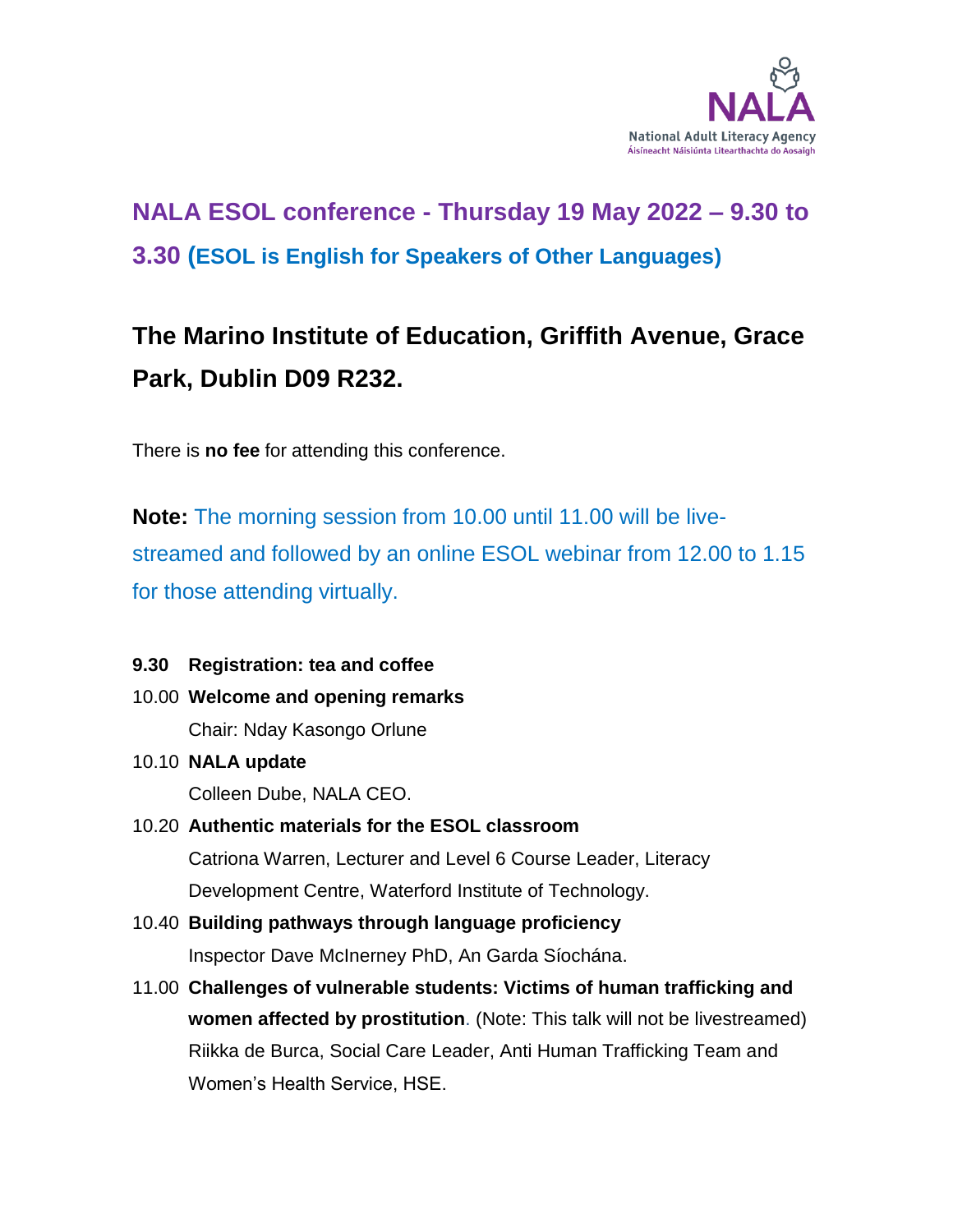#### 11.20 Questions and answers

### **11.30 Coffee break and networking**

### **12.00 to 1.15 Workshops:**

(Four live workshops) **+ One online workshop (for virtual attendees)** 

**Note:** The morning session from 10.00 until 11.00 will be live-streamed and followed by an online ESOL workshop (12.00 to 1.15) for those attending virtually.

# **Pre-lunch workshops:** (12.00 – 1.15)

- **(a)** Welcoming and working with vulnerable learners: Considering the arrival of Ukrainian refugees - Angus O'Riordan and Peadar Glennon, ESOL tutors, Spirasi and The Dublin Adult Learning Centre (DALC).
- **(b)** Narrative Practice for ESOL: Using readers and creative writing to explore human experiences and emotions, while also developing language structures and vocabulary - Nick Jones, ESOL tutor, Galway and Roscommon ETB
- **(c)** Authentic materials in the ESOL classroom Catriona Warren, Literacy Development Centre, Waterford Institute of Technology.
- **(d)** Outside the box ideas for English language teaching: Using song and music to teach English – Valerie McNamara, ESOL tutor, Tipperary ETB

# **12.00 to 1.15: Online workshop** (for virtual attendees)

**(e)** Language acquisition in a second language when the learner has limited literacy in their native tongue - Martha Young-Scholten, Professor of Second Language Acquisition, School of English Literature, Language & Linguistics, Newcastle University, Newcastle upon Tyne, England.

**Note**: This language acquisition workshop will be via Zoom. [Book your place for](https://www.nala.ie/support-us/language-acquisition-in-a-second-language/)  [the language acquisition workshop.](https://www.nala.ie/support-us/language-acquisition-in-a-second-language/)

# **1.15 Lunch**